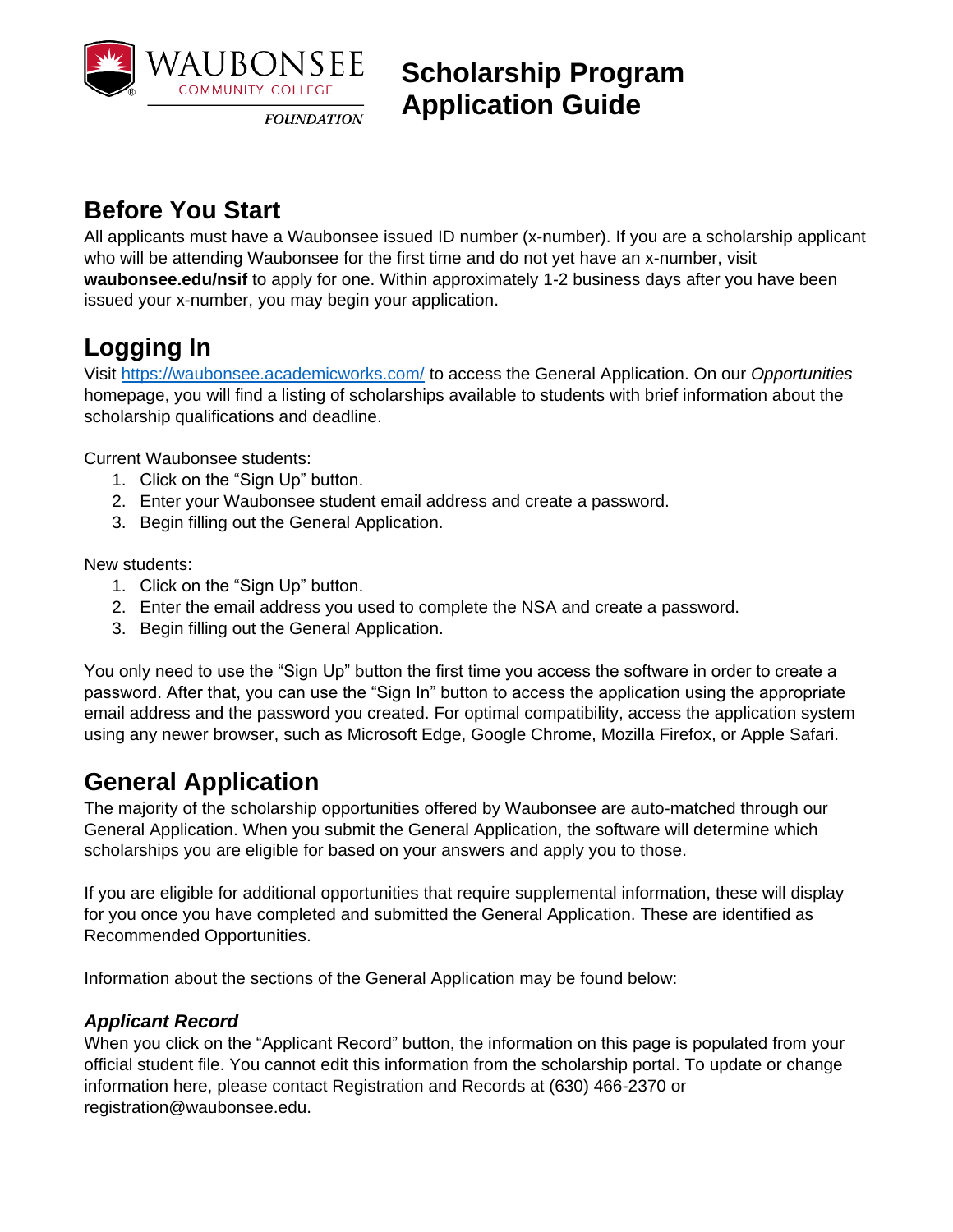#### *Academic Information*

This section covers information such as enrollment status, anticipated graduation date, etc. This is where you will upload a copy of your unofficial transcript.

All applicants are required to upload a complete copy (all courses, grades, and cumulative GPA) of your UNOFFICIAL transcript from your most recent educational institution attended, whether that is high school, Waubonsee, or another college or university. Transcripts submitted to Admissions are NOT available for the purposes of this scholarship application. The required format is PDF.

Uploading your unofficial transcript is just like attaching a file to an email. If your unofficial transcript is unreadable or cannot be opened, your scholarship application will be considered INVALID.

#### *High School Information*

Current High School students must complete all questions in this section in order to be eligible for scholarships. Continuing Waubonsee students may skip this section.

#### *Financial Information*

This section includes basic financial information for your household.

#### *General Information*

Your answers to these questions will allow the application software to match you to all scholarships for which you meet the required criteria and automatically apply you to these. It is important that you answer ALL questions accurately to the best of your ability

#### *Essay*

The essay section is broken down into six individual questions. When combined, these six pieces make up the components of a whole, complete scholarship essay. It is important that you answer each question completely and adhere to the maximum word count indicated. This section is one of the most important components of your application, as this is how the selection committee members will get to know you and determine if you are the right person to receive a scholarship. Refer to the *Responding to Essay Questions* resource on our website for helpful information.

#### *Letter of Recommendation*

One letter of recommendation is required from every applicant. Your application is not eligible to be considered for scholarships until a recommendation has been provided, even if you have completed all of the other scholarship requirements. Recommendations should be from a teacher, counselor, coach, supervisor at work, clergy person, etc. **A recommendation from a friend or family member will NOT be accepted and will cause your application to be disqualified.**

When you submit the request through your online scholarship application, the recommender will receive an email with instructions on how to upload their recommendation online. We highly encourage you to notify the person you are requesting a recommendation from in advance to expect an email so that they do not delete it by mistake.

A recommendation must be received and your application must be submitted before the application deadline. If a recommendation is not received before the deadline, your application will be invalid.

#### *Authorize and Release Statement*

This section details the terms and conditions of the Waubonsee Community College Foundation Scholarship Program.